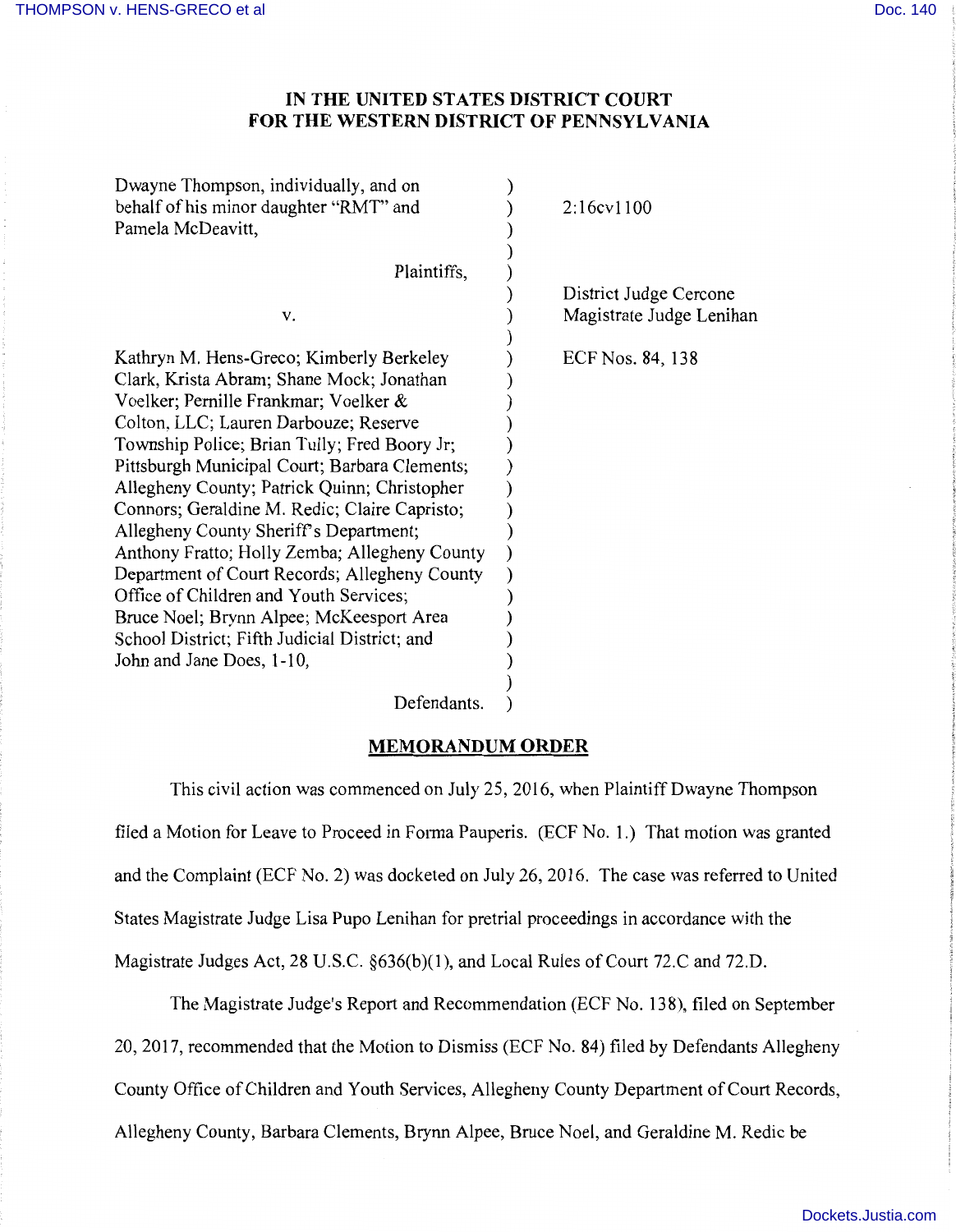granted. Service was made on all parties and on the pro se Plaintiff via first class mail to his address of record. The parties were informed that in accordance with the Magistrate Judges Act, 28 U.S.C. § 636(b)(l)(B) and (C), and Rule 72.D.2 of the Local Rules of Court, that they had fourteen (14) days to file any objections, and that unregistered ECF users were given an additional three (3) days pursuant to Federal Rule of Civil Procedure 6(d). No objections have been filed.

After review of the pleadings and documents in the case, together with the Report and Recommendation, the following Order is entered:<br>AND NOW this  $\frac{1}{2}$  day of October 20

**AND NOW, this**  $\int_0^{\pi}$  **day of October, 2017,** 

**IT IS HEREBY ORDERED** that the Motion to Dismiss (ECF No. 84) filed by

Defendants Allegheny County Office of Children and Youth Services, Allegheny County Department of Court Records, Allegheny County, Barbara Clements, Brynn Alpee, Bruce Noel, and Geraldine M. Redic is **GRANTED.** 

**IT IS FURTHER ORDERED** that the Report and Recommendation (ECF No. 138) of Magistrate Judge Lenihan, dated September 20, 2017, is adopted as the opinion of the Court.

Sceriare

- i

David Stewart Cercone United States District Judge

cc: Dwayne Thompson 1013 Coal Street Pittsburgh, PA 15221 *(Via First Class Mail)* 

> Caroline Liebenguth, Esquire Dennis J. Roman, Esquire Charlene S. Seibert, Esquire Timothy R. Stienstraw, Esquire Lauren D. Darbouze, Esquire